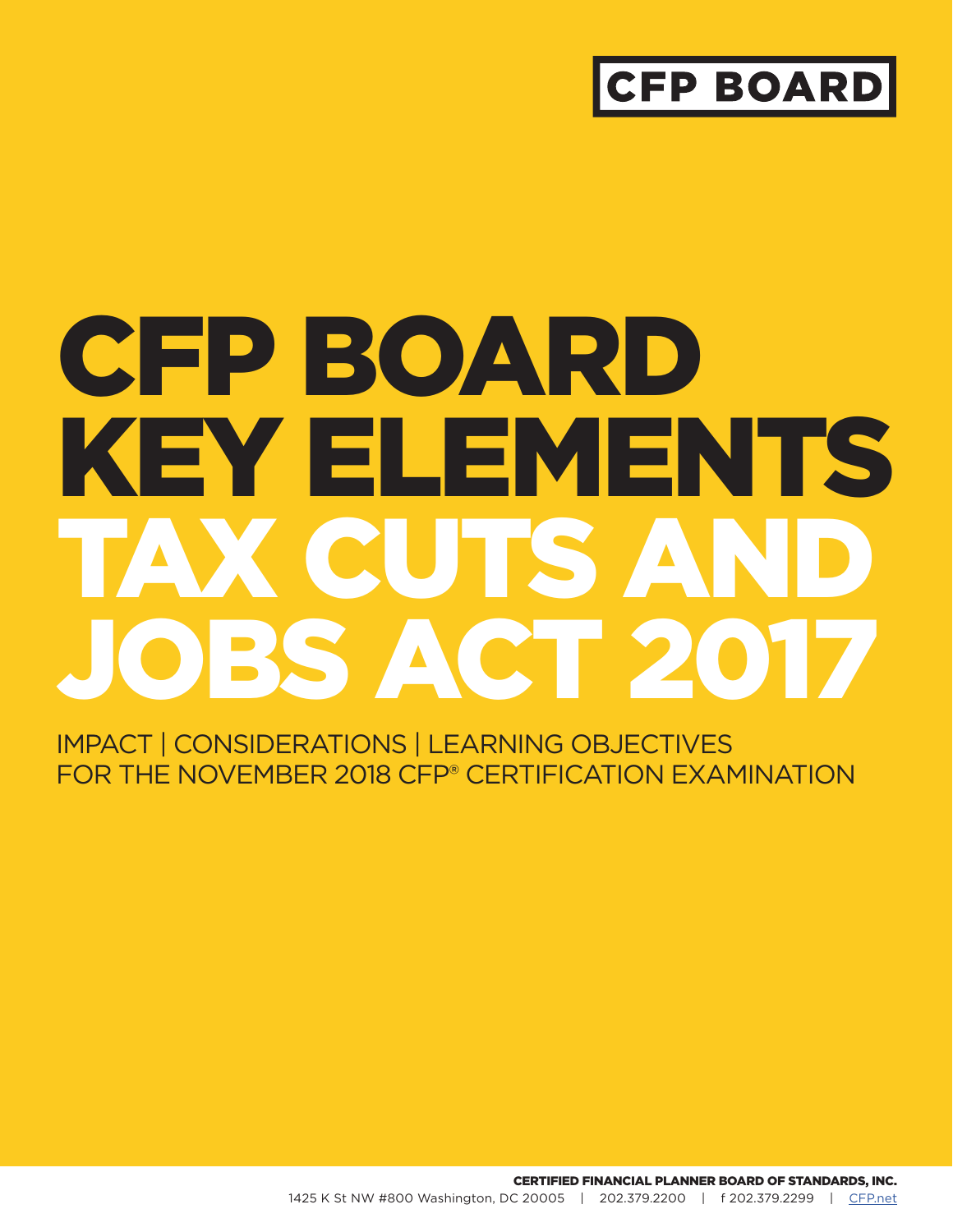**The goal of this publication is to highlight key elements related to the final provisions of the Tax Cuts and Jobs Act of 2017. The document addresses the potential impact of tax reform, financial planning considerations, and related learning objectives that result from changes in regulation.**

CFP Board developed this document to serve as a resource for CFP Board Registered Education Programs and CFP® examination candidates to highlight the key elements of the Tax Cuts and Jobs Act of 2017 that are critical to the CFP® examination. Please note that the document is not an allinclusive list. The development group excluded multiple elements of the tax reform bill considered outside the scope of the CFP® exam.

The CFP® certification examination tests a candidate's ability to apply and integrate knowledge from all of CFP Board's specified content areas. Questions may focus on discrete content areas or may require application, integration, synthesis, or evaluation across several content areas. The exam is comprised of questions distributed across the eight Principal Topics categories, based upon the targeted percentage allocations for each topic.

There is considerable variety in the work environments and compensation models of the more than 80,000 CFP® professionals in the United States, but the financial planning process remains the same. While there are CFP® professionals that specialize in law (estate or otherwise), tax, insurance, or investments, etc., CFP Board engages a diverse group of subject matter experts (SMEs) to write exam items from a generalist's perspective, without the overrepresentation of perspective from any particular specialty.

#### Document Development

CFP Board convened a diverse group of SMEs to review and evaluate available literature addressing the changes enacted by the Tax Cuts and Jobs Act of 2017. The group employed a modified Delphi technique to evaluate the very broad and rapid change brought by the legislation. The method seeks to aggregate opinions from a diverse set of experts to identify key elements of the Tax Cuts and Jobs Act of 2017 that will affect the content of the CFP Board examination.

CFP Board convened an initial in-person meeting to collect comments from subject matter experts. Facilitators sent copies of the compiled comments to each participant with the opportunity to comment further. CFP Board then administered a second round of commentary to a larger group of subject matter experts to achieve a general consensus. The subject matter experts used the resulting document in a review of examination content to identify the impact of the tax reform provision.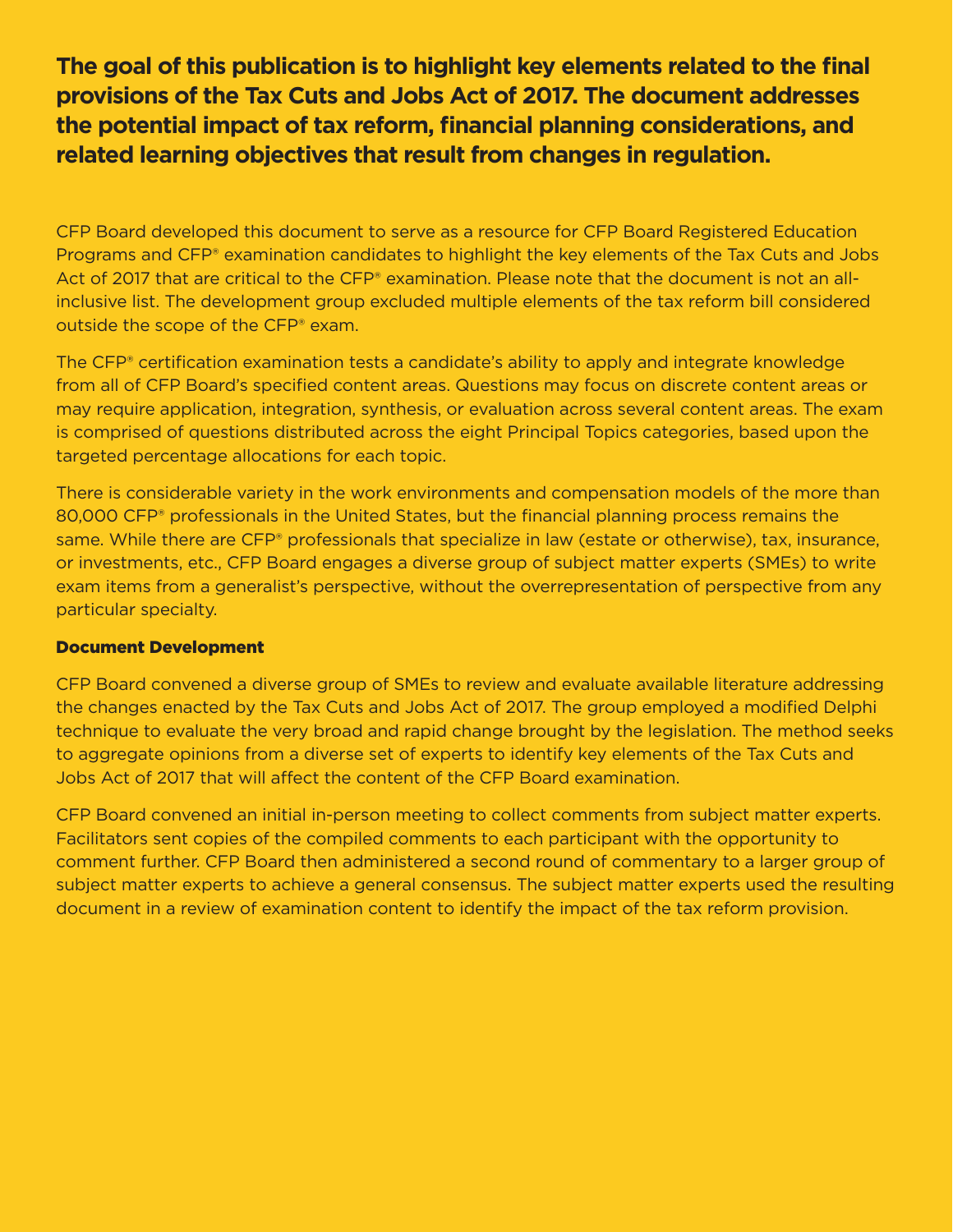## **CONTENTS**

| 1. INDIVIDUAL AND CORPORATE TAX RATES LOWERED (F: TAX PLANNING) 1.1.1.1.1.1.1.1.1.1.1.1.1.1.1.1.1.1.4                                                                        |  |
|------------------------------------------------------------------------------------------------------------------------------------------------------------------------------|--|
|                                                                                                                                                                              |  |
|                                                                                                                                                                              |  |
|                                                                                                                                                                              |  |
| 5. MORTGAGE INTEREST DEDUCTION LIMIT. NEW DEBT INCURRED (F: TAX PLANNING)  5                                                                                                 |  |
| 6. HOME EQUITY LOAN DEBT LIMITED TO COST OF HOME<br>(INCLUDED IN MORTGAGE INTEREST DEDUCTION LIMIT) (F: TAX PLANNING)  6                                                     |  |
|                                                                                                                                                                              |  |
| 8. MEDICAL EXPENSES DEDUCTION CHANGED EFFECTIVE JANUARY 1, 2019 (F: TAX PLANNING)  7                                                                                         |  |
| 9. DEDUCTIONS FOR INVESTMENT EXPENSES, TAX PREP FEES, AND UNREIMBURSED EMPLOYEE                                                                                              |  |
|                                                                                                                                                                              |  |
|                                                                                                                                                                              |  |
|                                                                                                                                                                              |  |
| 13. CHILD CREDIT INCREASES. THE INCOME LEVEL AT WHICH THE CREDIT BEGINS TO PHASE OUT                                                                                         |  |
| 14. BEGINNING WITH 2019, AGREEMENTS ALIMONY PAYMENTS ARE NOT DEDUCTIBLE BY THE PAYER                                                                                         |  |
| 15. ALTERNATIVE MINIMUM TAX (AMT) EXEMPTION IS INCREASED ALLOWING MORE TAXPAYERS                                                                                             |  |
| 16. 529 PLANS CAN BE USED PRIOR TO COLLEGE (K-12) FOR UP TO \$10,000 (F: TAX PLANNING)  9                                                                                    |  |
| 17. ROTH IRA RE-CHARCTERIZATION RULES HAVE CHANGED TO ELIMINATE OPTION                                                                                                       |  |
| 18. INVESTMENT INCOME OF A CHILD WILL BE TAXED AT TRUST INCOME TAX RATES RATHER THAN                                                                                         |  |
| 19. ABLE ACCOUNTS ENHANCED (F: TAX PLANNING, E: INVESTMENT PLANNING,                                                                                                         |  |
| 20. ESTATE EXCLUSION DOUBLED PER PERSON, EFFECTIVE IN 2018 (GIFT/ESTATE/GENERATION-SKIPPING<br>TRANSFER (GST) TAX EXEMPTION) (G: RETIREMENT SAVINGS AND INCOME PLANNING)  11 |  |
|                                                                                                                                                                              |  |
| 22. BUSINESS ENTERTAINMENT EXPENSES ELIMINATED (F: TAX PLANNING)  12                                                                                                         |  |
| 23. CHANGES TO SECTION 1031 LIKE KIND EXCHANGES (F: TAX PLANNING, E: INVESTMENT PLANNING)  12                                                                                |  |
| 24. CHANGES TO DEDUCTIONS OF REIT DIVIDENDS (F: TAX PLANNING, E: INVESTMENT PLANNING) 12                                                                                     |  |
| 25. 20% DEDUCTION FOR QUALIFIED BUSINESS INCOME OF S CORPORATIONS                                                                                                            |  |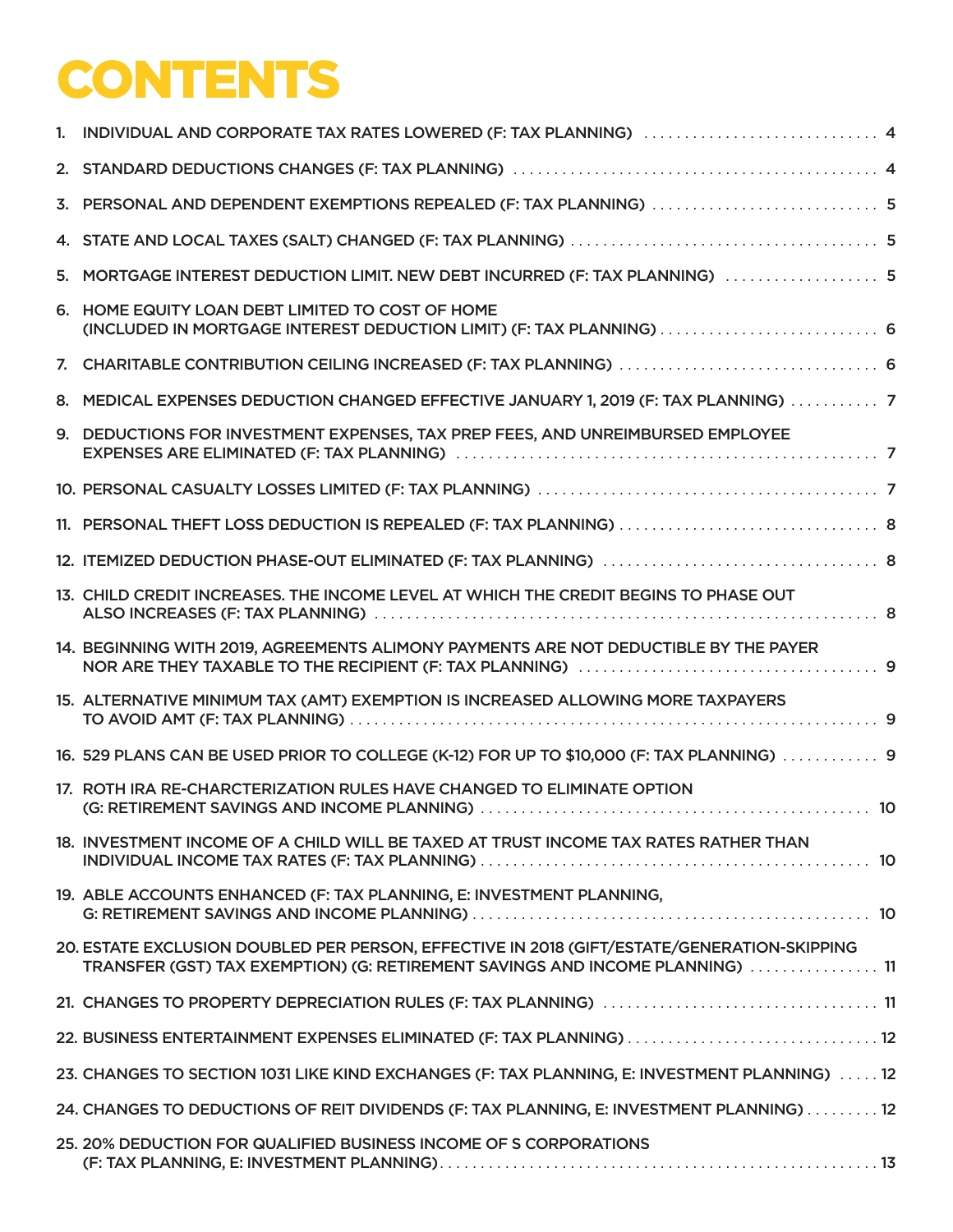#### <span id="page-3-0"></span>1 INDIVIDUAL AND CORPORATE TAX RATES LOWERED

F: TAX PLANNING

#### **Change:**

• **C corporations tax rate reduced to flat rate of 21%.**

#### **Impact:**

- Additional funds available for other company uses.
- Potentially higher taxes for smaller businesses.

#### **Change:**

• **Seven individual tax brackets remain; individual tax rates were lowered with the maximum personal income rate set at 37%**

#### **Impact:**

- At a given level of taxable income, the income tax rate is lower.
- Some individuals may have a larger pool of disposable income.

#### **Considerations:**

- Consider planning options for additional funds.
- Consider appropriate entity for business structure (C corporation or S corporation).

#### **Learning Objectives:**

• Determine how potential tax savings from the 2018 tax law change impact a corporate cash flow.

#### **Consideration:**

- Since taxable income is determined after applying deductions, it will be important to evaluate how the loss of deductions may offset the benefit of lower rates.
- Determine how the individual may best utilize potential tax savings.

#### **Learning Objectives:**

- Recommend actions to minimize tax liability and maximize after-tax returns for clients and dependents consistent with IRS Code.
- Determine how potential tax savings from the 2018 tax law change impact a client's cash flow.



#### **STANDARD DEDUCTIONS CHANGES**

F: TAX PLANNING

#### **Change:**

• **Standard deduction nearly doubled to \$24,000 (married), \$12,000 (single), head of household to \$18,000, and married, filing single to \$12,000.**

#### **Impact:**

- Fewer individual taxpayers will itemize their individual deductions.
- Reduced record-keeping responsibilities for many taxpayers.

#### **Considerations:**

• Some taxpayers may want to consider "bunching" charitable contributions into alternate years, with a view to qualifying for itemization at least some of the time. However, bunching may impact cash flow management.

- Determine the impact of the increased standardized deductions on the individual's tax liability in regard to planning opportunities.
- Examine cash flow management strategies due to "bunching" charitable contributions.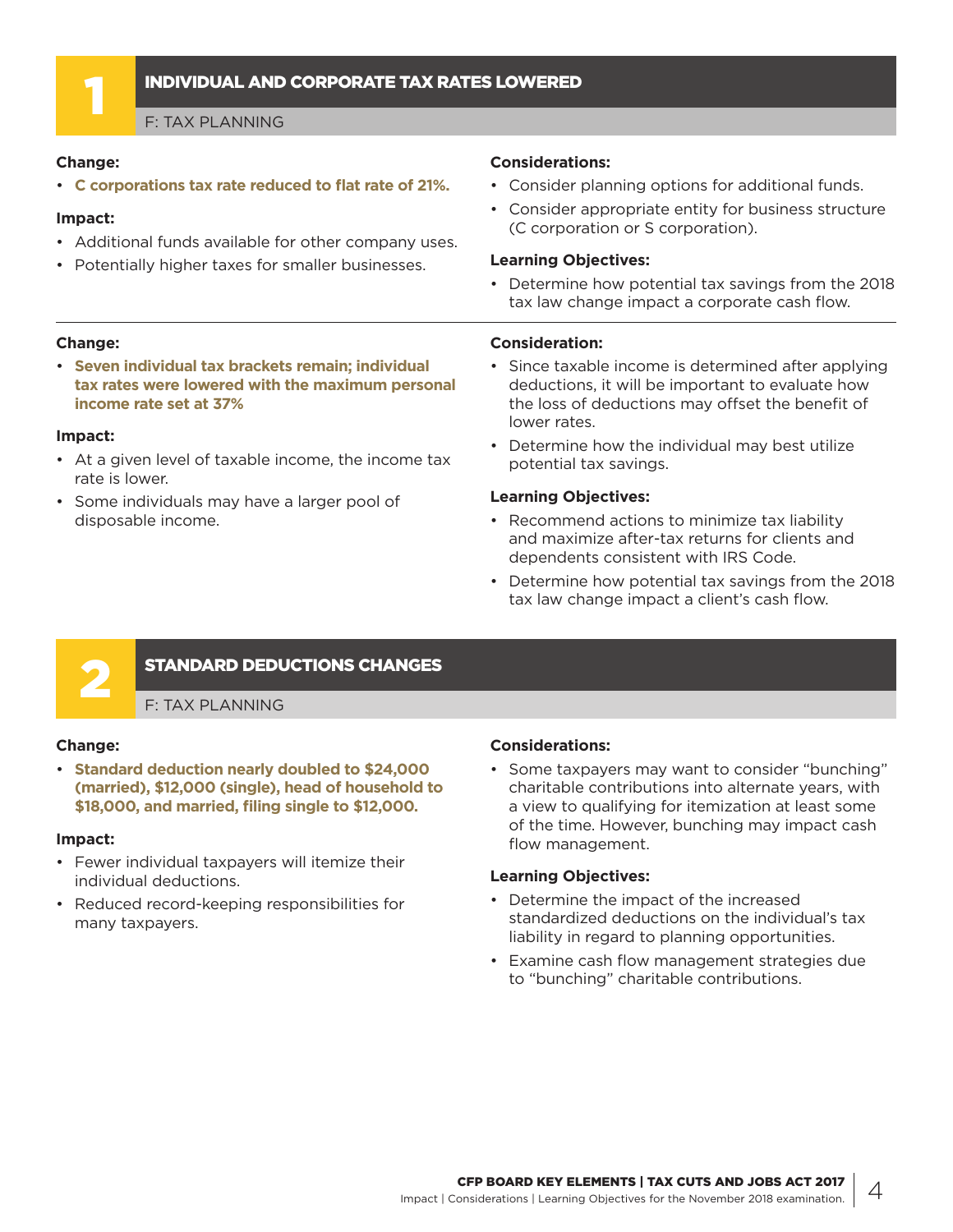#### <span id="page-4-0"></span>3 PERSONAL AND DEPENDENT EXEMPTIONS REPEALED

F: TAX PLANNING

#### **Change:**

• **The deduction for personal and dependency exemptions have been repealed.**

#### **Impact:**

- Individuals with large families will see an increase in their taxable income; larger families will lose personal deductions.
- The repeal of personal exemptions may be mitigated or offset by the increased standard deduction and/or child credit.

#### **Considerations:**

• Individuals should consult with a tax advisor to determine the impact on tax liability and personal cash flow.

#### **Learning Objectives:**

• Determine the impact of the deduction on the individual's planning opportunities.



#### **STATE AND LOCAL TAXES (SALT) CHANGED**

F: TAX PLANNING

#### **Change:**

• **Individual deduction for state and local (SALT) for income, sales, and property is limited in the aggregate to \$10,000 (married, single, and head of household filers) and \$5,000 (married, filing separately).**

#### **Impact:**

- Tax increase for high-income earners and residents of high tax states.
- Generally, wage earners from no-tax states could see tax savings; as above, high wage earner from high-tax states could see a higher tax bill.

#### **Considerations:**

- Timing of tax payments.
- Considerations of state residency for occupation and/or retirement may be more important.

#### **Learning Objectives:**

- Calculate the impact of the loss of SALT on tax liability.
- If applicable, determine the most appropriate timing of state and local tax payments.

#### 5 MORTGAGE INTEREST DEDUCTION LIMIT FOR NEW DEBT INCURRED

#### F: TAX PLANNING

#### **Change:**

• **Individuals are allowed an itemized deduction for interest on principal residence and second residence purchase, construction, or improvement mortgages up to a combined \$750,000 for new debt incurred after December 15, 2017.** 

#### **Impact:**

- Potentially fewer new mortgages in excess of \$750,000.
- Potential negative impact on residential real estate market.
- Potential negative impact to the mortgage industry.

#### **Considerations:**

• Potential loss of deduction for individuals considering purchase, construction, or home improvement.

- Recognize the differences between tax treatment of home mortgages and home equity loans.
- Evaluate implications of the combined deduction on taxes and cash flow.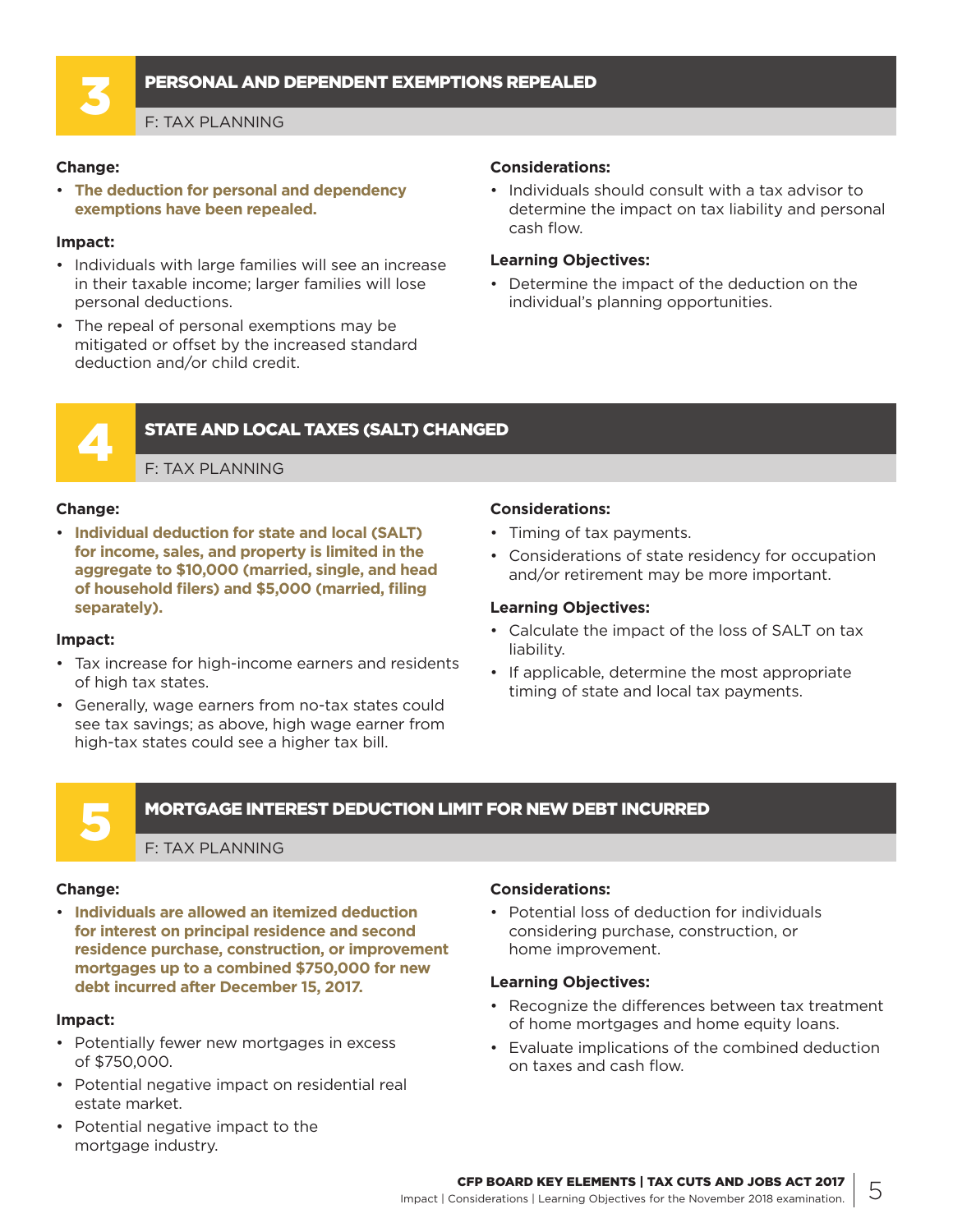<span id="page-5-0"></span>

#### 6 HOME EQUITY LOAN DEBT LIMITED TO COST OF HOME. INCLUDED IN \$750,000 LIMIT

F: TAX PLANNING

#### **Change:**

• **Mortgage interest deduction is eliminated for interest paid on home equity debt, with the exception of acquisition debt (buy, build, or improve your home) which is still deductible.** 

#### **Impact:**

• Taxpayers can no longer use home equity loans to pay for personal expenses on a tax-advantaged basis.

#### **Change:**

• **Interest deduction for cash-out refinance eliminated except for property improvements.**

#### **Impact:**

• Revised options for clients to manage cash and make purchases.

#### **Consideration:**

• Review cash flow management issues considering interest is no longer deductible.

#### **Learning Objectives:**

- Describe the limitations on HFLOC debt.
- Recognize the differences between tax treatment of home mortgages, home equity loans, and home equity lines of credit.

#### **Considerations:**

• Re-evaluate how clients could consider financing personal debt and non-home acquisition expenses.

#### **Learning Objectives:**

• Evaluate financing options and cash flow management strategies for the future.

#### 7 CHARITABLE CONTRIBUTION CEILING INCREASED

F: TAX PLANNING

#### **Change:**

• **A cash gift to public charities is deductible if it does not exceed 60% of a taxpayer's AGI.** 

#### **Impact:**

• This may draw increased charitable contributions.

#### **Considerations:**

- Potential to assist with bunching contribution strategies.
- Potentially creates additional charitable and wealth transfer opportunities for clients.

- Identify the advantages of appropriately timing charitable contributions.
- Recommend situations where the increased charitable contribution will benefit taxpayers.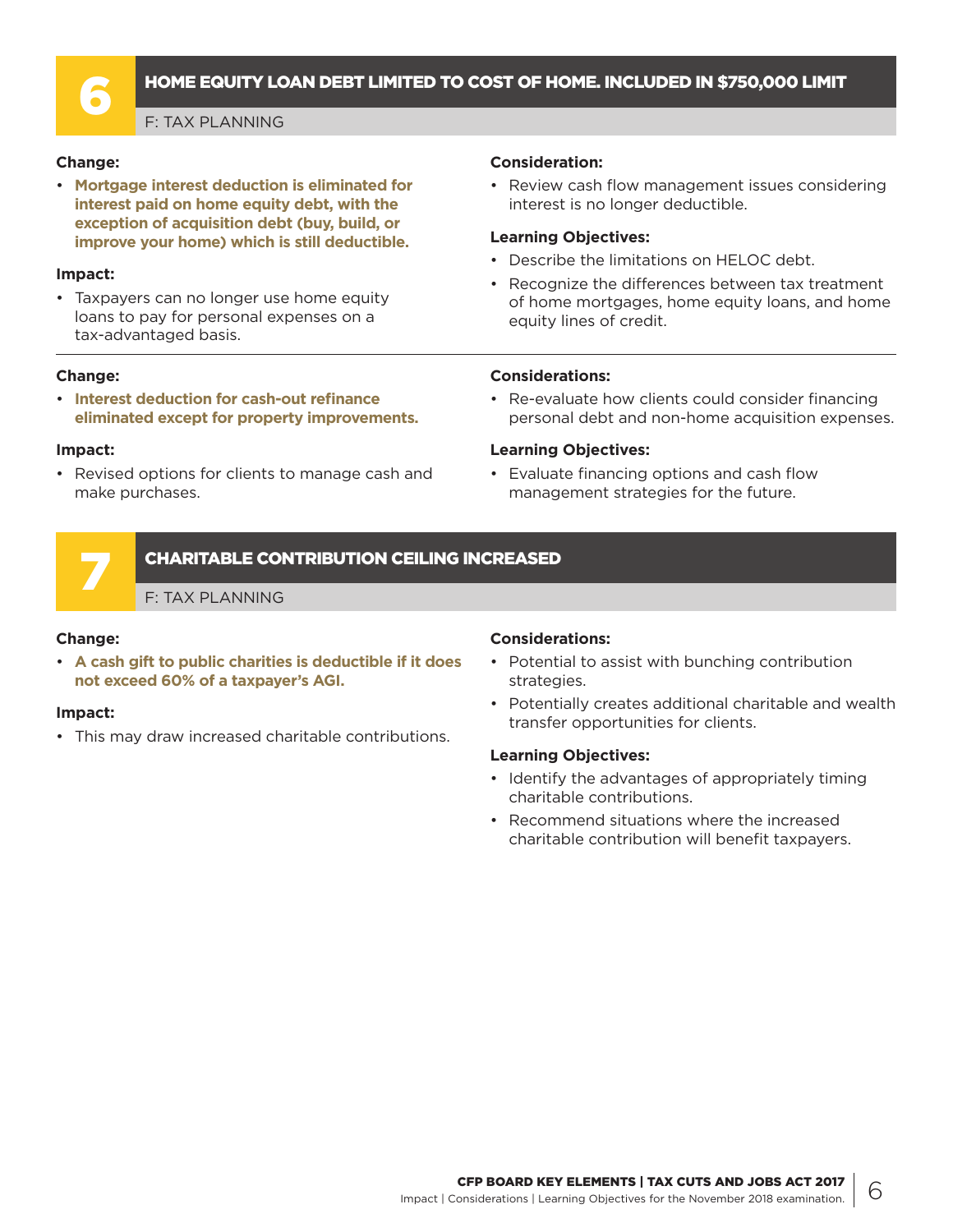#### <span id="page-6-0"></span>8 MEDICAL EXPENSES DEDUCTION CHANGED, EFFECTIVE JANUARY 1, 2019

F: TAX PLANNING

#### **Change:**

• **Threshold reduced to 7.5% of AGI for tax years 2017 and 2018. Increase to 10% in 2019.**

#### **Impact:**

• Starting in 2019, certain taxpayers may see reduced or eliminated deductions.

#### **Considerations:**

• Bunch discretionary medical expenses to alternating years, if possible.

#### **Learning Objectives:**

- Recommend strategies for planning around the increased limit on deductible medical expense.
- Evaluate the impact of the increased standard deduction relative to the change in the medical expense deduction (itemized deduction).

#### 9 DEDUCTIONS FOR INVESTMENT EXPENSES, TAX PREP FEES, AND UNREIMBURSED EMPLOYEE EXPENSES ARE ELIMINATED

F: TAX PLANNING

#### **Change:**

• **Miscellaneous itemized deductions that were subject to the 2% of AGI threshold are no longer allowed (e.g. tax preparation and investment expenses).** 

#### **Impact:**

• Fewer deductions for taxpayers who itemize.

#### **Considerations:**

• May affect individual's decision-making relative to these expenses.

#### **Learning Objectives:**

- Identify the impact of the elimination of miscellaneous itemized deductions subject to the 2% limitation.
- List the deductions that are no longer permitted due to this change.

#### PERSONAL CASUALTY LOSSES LIMITED

F: TAX PLANNING

#### **Change:**

• **Personal casualty losses are limited to those losses incurred on properties located within federally declared disaster areas.** 

#### **Impact:**

• All non-federally declared disaster area casualty losses are not deductible, resulting in fewer deductions.

#### **Considerations:**

• Review insurance policies to ensure clients have adequate coverage.

- Calculate the impact of the repeal of the casualty loss deduction.
- Identify situations in which a casualty loss deduction would be permitted.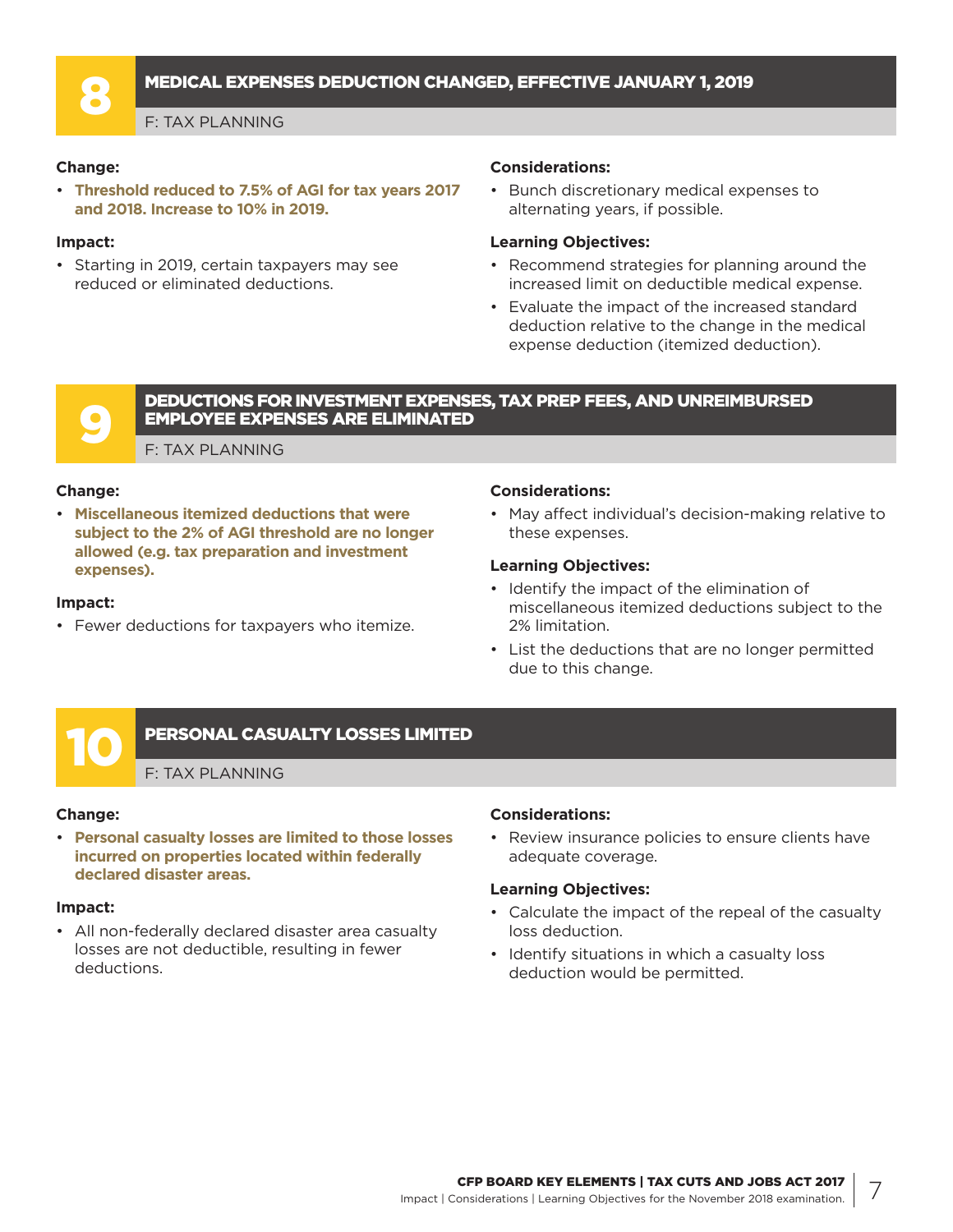<span id="page-7-0"></span>

#### PERSONAL THEFT LOSS DEDUCTION IS REPEALED

F: TAX PLANNING

#### **Change:**

• **Personal theft loss deduction is repealed.** 

#### **Impact:**

• All personal theft deductions are eliminated.

#### **Considerations:**

• Review insurance policies to ensure clients have adequate coverage.

#### **Learning Objectives:**

- Recognize the impact of the repeal of the theft loss deduction.
- Determine appropriate ways to mitigate the impact of this repeal.

#### **ITEMIZED DEDUCTION PHASE-OUT ELIMINATED**

F: TAX PLANNING

#### **Change:**

• **Phase-out of itemized deductions is eliminated for high-income taxpayers.** 

#### **Impact:**

- May allow higher income earners to continue itemizing and take full advantage of the deductions (i.e. higher dollar amount).
- Taxpayers may consider increasing deductible expenses.

#### **Consideration:**

- A review of potential itemized deductions.
- Taxpayer may consider increased deductible expenses.

#### **Learning Objectives:**

- Identify which taxpayers will be impacted by the repeal of the phase-out.
- Identify how taxpayers will be impacted by the repeal of the phase-out.
- Recommend opportunities to take advantage of the repeal.

#### 13 CHILD CREDIT INCREASES. THE INCOME LEVEL AT WHICH THE CREDIT BEGINS TO PHASE OUT ALSO INCREASES

F: TAX PLANNING

#### **Change:**

• **Child Tax Credit increases from \$1,000 to \$2,000 per qualified child, with \$1,400 being refundable. Phase out of credit begins at income of \$200,000 (single) and \$400,000 (married).** 

#### **Impact:**

- Qualifying taxpayers will receive an increased tax credit; relatively higher earning taxpayers now eligible for the credit up to a certain income level.
- Qualifying taxpayers who previously had \$0 tax refundable may be eligible for a refund of up to \$1400 per child.

#### **Considerations:**

• Investment of additional funds – opportunity for a cash management review.

- Calculate the impact of the increased child tax credit.
- Calculate the amount refundable.
- Identify taxpayers eligible for the child tax credit.
- Develop appropriate education planning strategies with regard to high-income families.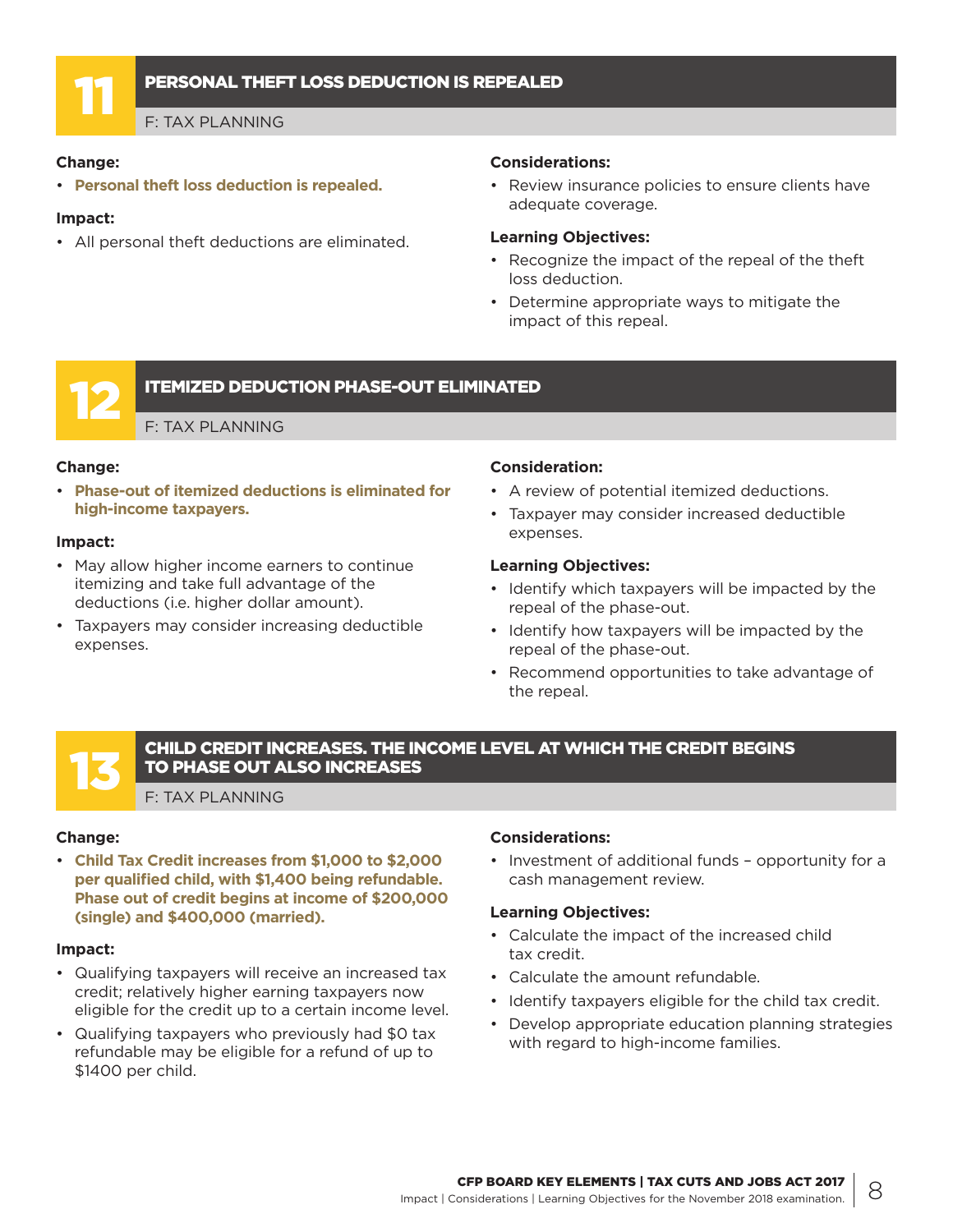<span id="page-8-0"></span>

#### 14 BEGINNING WITH 2019 AGREEMENTS ALIMONY PAYMENTS ARE NOT DEDUCTIBLE BY THE PAYER NOR ARE THEY TAXABLE TO THE RECIPIENT

F: TAX PLANNING

#### **Change:**

• **Beginning in 2019, alimony payments are not deductible by the payer nor are they taxable to the recipient.** 

#### **Impact:**

- Structure of divorce and separation agreements may be altered.
- Alimony amounts may be impacted.

#### **Considerations:**

• Evaluate advantages and disadvantages of pending divorces prior to December 31, 2018.

#### **Learning Objectives:**

- Explain the impact of the new alimony rules.
- 15 ALTERNATIVE MINIMUM TAX (AMT) EXEMPTION IS INCREASED ALLOWING MORE TAXPAYERS TO AVOID AMT

F: TAX PLANNING

#### **Change:**

• **AMT exemption is increased allowing more taxpayers to avoid AMT.** 

#### **Impact:**

• Most taxpayers will avoid paying AMT.

#### **Considerations:**

• Consider how the AMT tax credit may lower regular tax.

#### **Learning Objectives:**

- Explain AMT.
- Identify taxpayer situations that are most likely to result in imposition of the AMT.
- Recommend strategies to avoid triggering the AMT.

#### 16 529 PLANS CAN BE USED PRIOR TO COLLEGE (K-12) FOR UP TO \$10,000

F: TAX PLANNING

#### **Change:**

• **The Act allows up to \$10,000 per year used for elementary and high school tuition and specifically allows funds to be used for private and religious schools.**

#### **Impact:**

- 529 college savings plans become more attractive tools for meeting savings goals.
- Savings plans formerly used to fund K-12 education costs may no longer be as attractive.

#### **Considerations:**

• Consider additional funding for a 529 plan since the funds may now be used for tuition for grades K-12.

- Compare and contrast tax implications of using 529 college savings plans as a vehicle for meeting client's savings goals.
- Evaluate 529 college savings plans as an appropriate investment alternative for client's savings given the client's goals and objectives.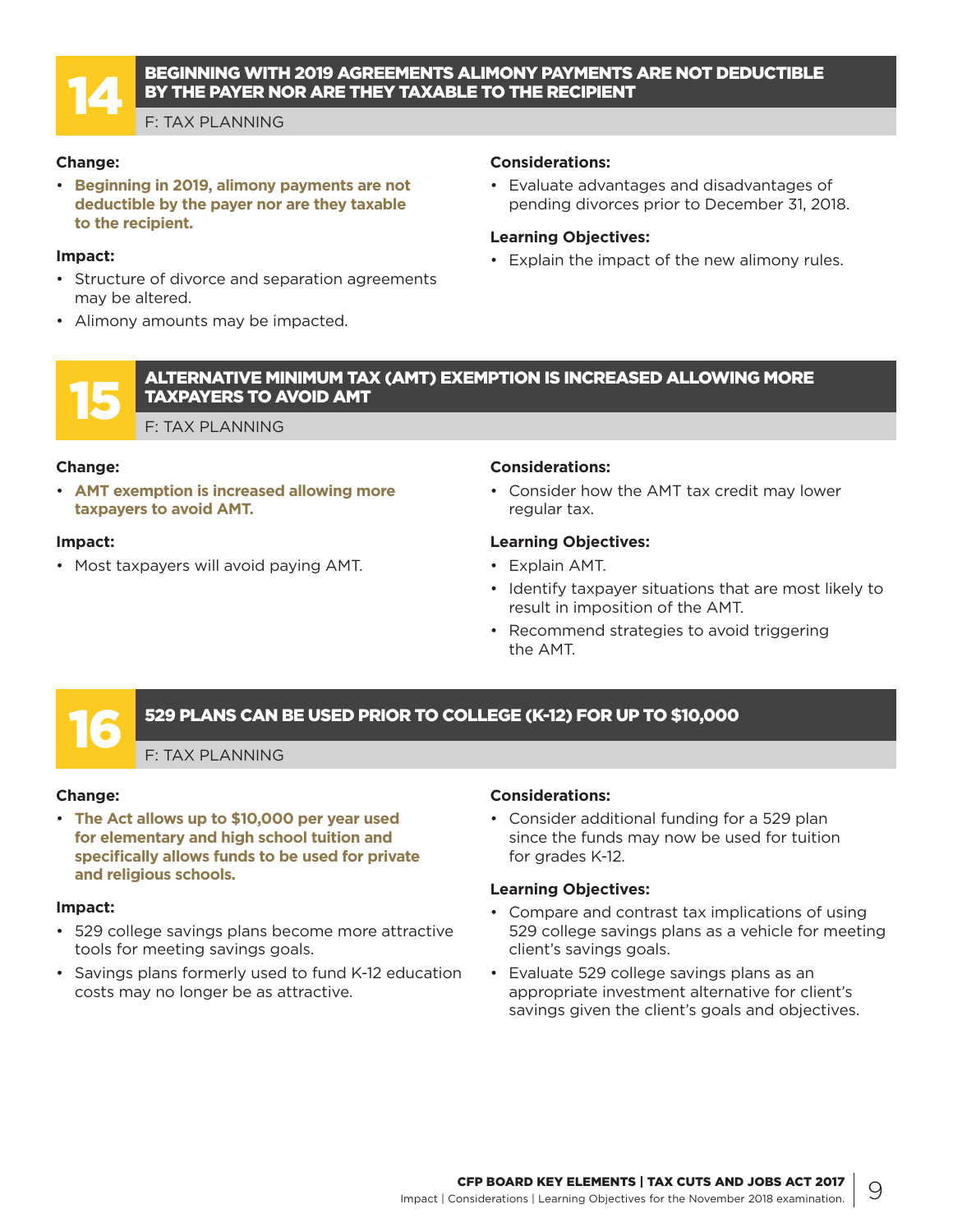#### <span id="page-9-0"></span>17 ROTH IRA CHARACTERIZATION RULES HAVE CHANGED TO ELIMINATE OPTION

#### G: RETIREMENT SAVINGS AND INCOME PLANNING

#### **Change:**

• **Under the new law, "re-characterizing" a Roth conversion that occurs in 2018 is no longer possible.**

#### **Impact:**

• Taxpayers who want to convert their Traditional IRA to a Roth IRA will need to consider the consequences carefully since they no longer have a period of time to undo it if they change their mind.

#### **Considerations:**

• A Roth conversion can still be a useful tax strategy in years where you have a decrease in income or a market decline in your retirement plan assets.

#### **Learning Objectives:**

• Identify related risks and key considerations for the measure that prohibits the re-characterization of Roth IRA conversions in 2018.



#### 18 INVESTMENT INCOME OF A CHILD WILL BE TAXED AT TRUST INCOME TAX RATES RATHER THAN INDIVIDUAL INCOME TAX RATES

F: TAX PLANNING

#### **Change:**

• **Unearned income of an individual either under age 19, or under age 24 and a full-time student, will be taxed at trust income tax rates.** 

#### **Impact:**

• Potential for increased tax for a given level of taxable income.

#### **Considerations:**

- Consider asset-titling strategies.
- Consider tax-advantaged investment vehicles.
- Consider converting UTMA assets into a 529 plan.

#### **Learning Objectives:**

- Identify investment strategies that can be used to manage tax liability; e.g., tax loss harvesting, bond swaps, etc.
- Evaluate implications for additional education funding; i.e., custodial accounts and relevant impact.

#### **ABLE ACCOUNTS ENHANCED**

F: TAX PLANNING, E: INVESTMENT PLANNING, G: RETIREMENT SAVINGS AND INCOME PLANNING

#### **Changes:**

- **Rules related to ABLE contributions and rollover opportunities are enhanced.**
- **Contributions to ABLE accounts are eligible for the saver's credit.**
- **Contributions to ABLE accounts are increased to the amount of beneficiary's earned income (up to federal poverty line).**

#### **Impact:**

- ABLE accounts are now more attractive and easier to implement.
- Will likely result in an increased number of ABLE accounts and/or higher balances.

#### **Considerations:**

- Consider suitability of ABLE accounts.
- Income planning for beneficiaries and utilizing the account for the needs of the individual.
- Work with a tax advisor to determine the most appropriate way to make ABLE account contributions that qualify for the tax credit.

- Identify strategies that can be used to take advantage of ABLE accounts.
- Determine when ABLE accounts would be appropriate for a client situation.
- Explain ABLE accounts.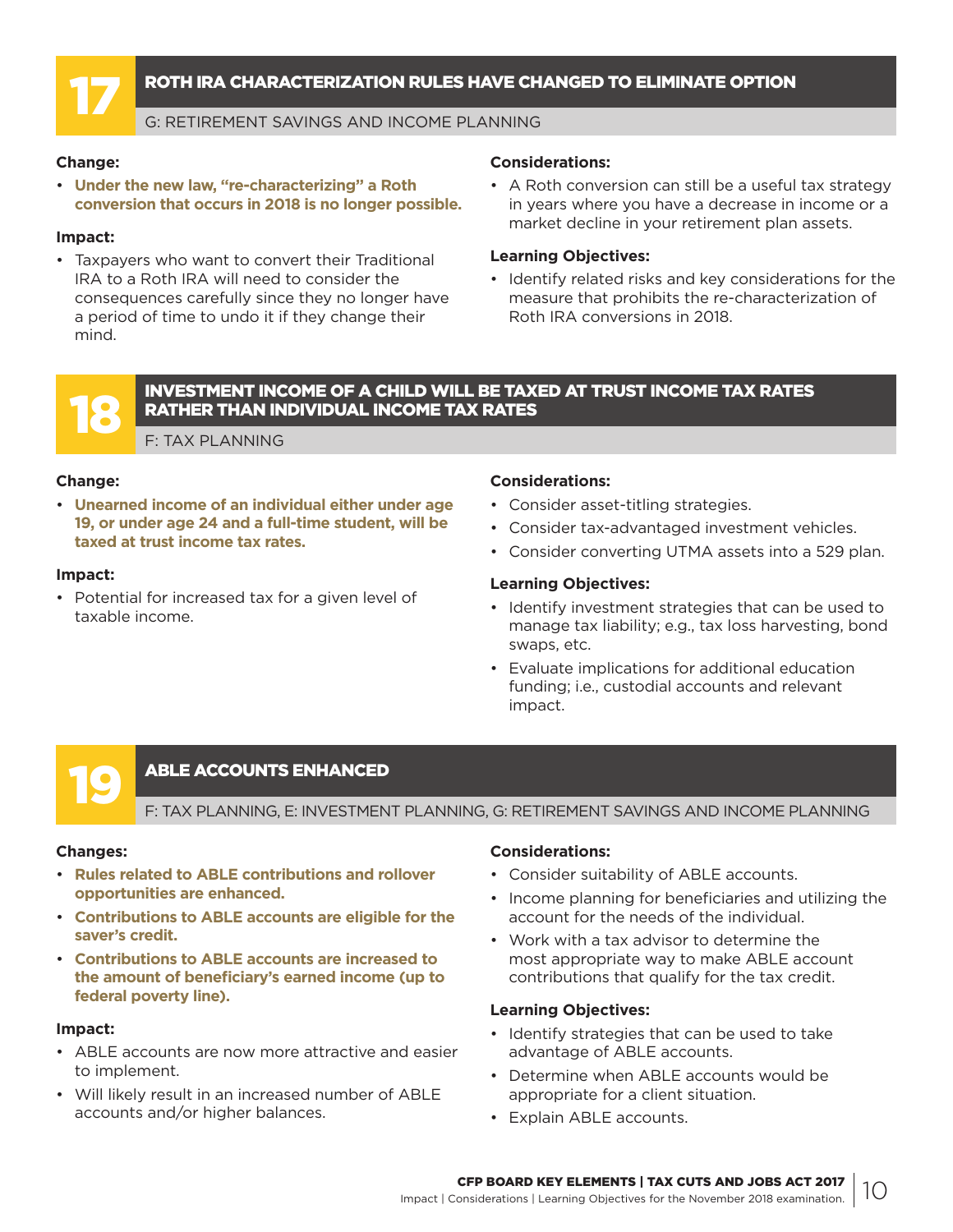<span id="page-10-0"></span>

### ESTATE EXCLUSION DOUBLED PER PERSON, EFFECTIVE IN 2018<br>GIFT/ESTATE/GENERATION-SKIPPING TRANSFER (GST) TAX EX<br>G: RETIREMENT SAVINGS AND INCOME PLANNING (GIFT/ESTATE/GENERATION-SKIPPING TRANSFER (GST) TAX EXEMPTION)

G: RETIREMENT SAVINGS AND INCOME PLANNING

#### **Change:**

• **The applicable estate exclusion amount is doubled to \$11,180,000 per person.** 

#### **Impact:**

- Far fewer individuals will be subject to estate tax.
- The amount of wealth transfer going forward may be significantly increased.

#### **Considerations:**

• Existing estate plans need to be re-evaluated.

#### **Learning Objectives:**

• Identify estate-planning revisions that are appropriate given the higher limits.

#### 21 CHANGES TO PROPERTY DEPRECIATION RULES

F: TAX PLANNING

#### **Change:**

• **Enhanced ability to utilize bonus depreciation.** 

#### **Impact:**

• Taxpayers have an opportunity to take larger depreciation deductions on their business properties.

#### **Considerations:**

- Taxpayer should consider timing of asset acquisition.
- Consider increased usage of tax savings for business purposes.

#### **Learning Objectives:**

- Determine situations where utilizing increased business depreciation limits is appropriate.
- Explain the special rules related to bonus depreciation.

#### **Change:**

• **Increased limits for expensing are allowed under Section 179 and certain real property improvements are added as qualifying property.**

#### **Impact:**

• Taxpayers have an opportunity to take larger depreciation deductions on their business properties.

#### **Considerations:**

- Taxpayer should consider timing of asset acquisition.
- Consider increased usage of tax savings for business purposes.
- Potential impact on certain sectors of the economy (e.g. equipment manufacturers, etc.)

- Explain the special rules related to Section 179 expensing.
- Determine situations where utilizing increased business depreciation limits is inappropriate.
- Recognize property eligible for business.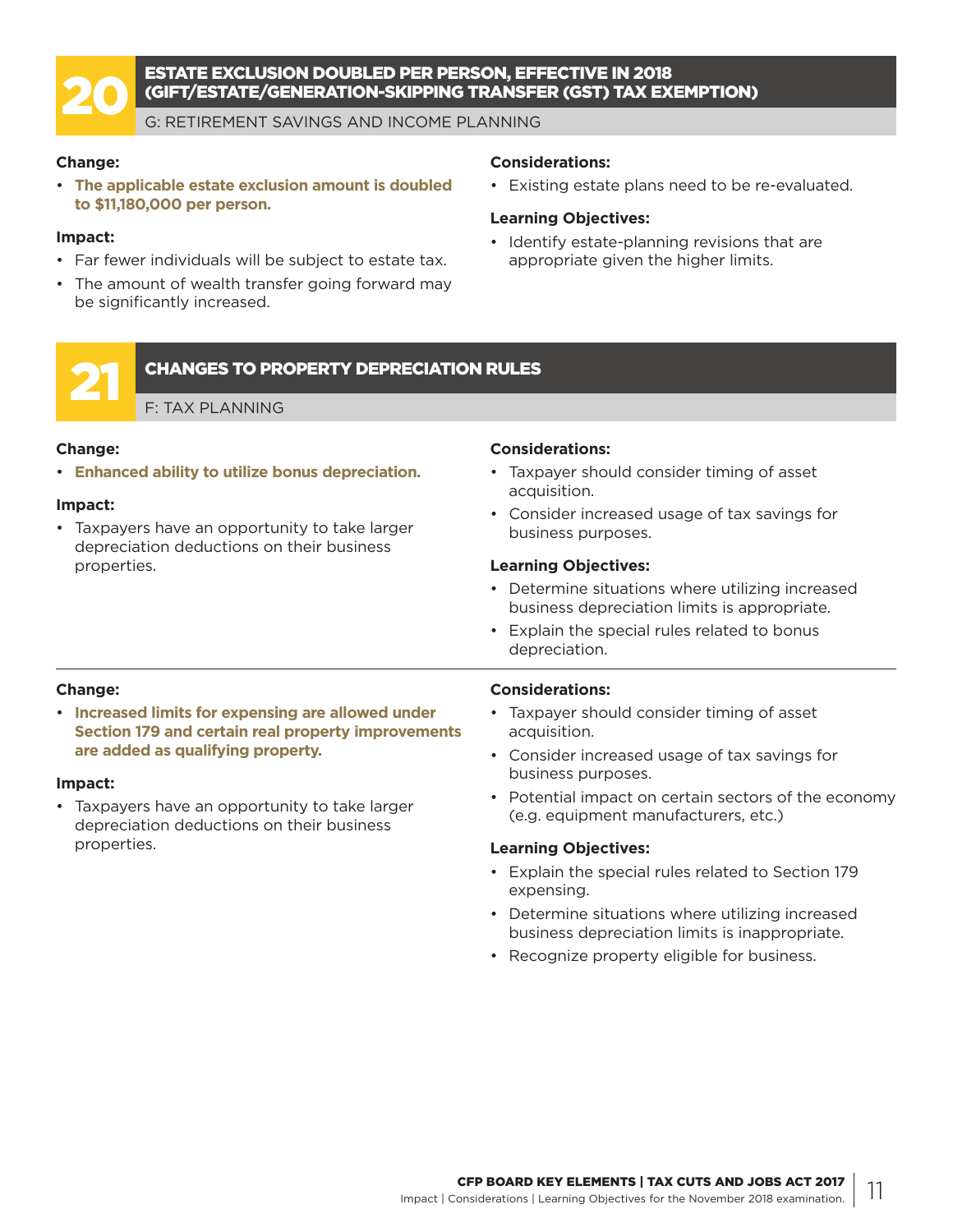<span id="page-11-0"></span>

#### 22 BUSINESS ENTERTAINMENT EXPENSES ELIMINATED

F: TAX PLANNING

#### **Change:**

• **Meal expenses are reduced up to 50%.**

#### **Impact:**

• Taxpayers need to consider meals budgets and format (attendees, location, and purpose) for business purposes.

#### **Change:**

• **Business entertainment expenses eliminated.** 

#### **Impact:**

• Taxpayers need to consider meals budgets and format (attendees, location, and purpose) for business purposes.

#### **Considerations:**

• Reduced and/or lost deductions may negatively impact cash flow.

#### **Learning Objectives:**

• Differentiate the new limits on meals and entertainment deductions.

#### **Considerations:**

• Reduced and/or lost deductions may negatively impact cash flow.

#### **Learning Objectives:**

• Differentiate the new limits on meals and entertainment deductions.



#### 23 CHANGES TO SECTION 1031 LIKE-KIND EXCHANGES

F: TAX PLANNING, E: INVESTMENT PLANNING

#### **Change:**

• **Limits applicability of like-kind exchanges to only real property that is not primarily held for sale.** 

#### **Impact:**

- All other property previously eligible for 1031 likekind exchange is no longer eligible (automobiles, equipment, and livestock).
- Gains that were previously tax-deferred are now taxable.

#### **Considerations:**

• Consider acquisition and timing for additional equipment.

#### **Learning Objective:**

• Classify property that is eligible for 1031 lifetime like-kind exchanges.

#### 24 CHANGES TO DEDUCTIONS OF REIT DIVIDENDS

#### F: TAX PLANNING, E: INVESTMENT PLANNING

#### **Change:**

• **Taxpayers can deduct 20% of income received from qualified REIT dividends, qualified cooperative dividends, and qualified publicly traded partnership income.** 

#### **Impact:**

- Reduced taxes on these income sources.
- Positive net inflows to these investment vehicles.

#### **Considerations:**

• Consider the new enhanced advantages of these investment vehicles.

- Explain how the REIT, dividend and partnership income deduction works.
- Identify which taxpayers could benefit most from these tax changes.